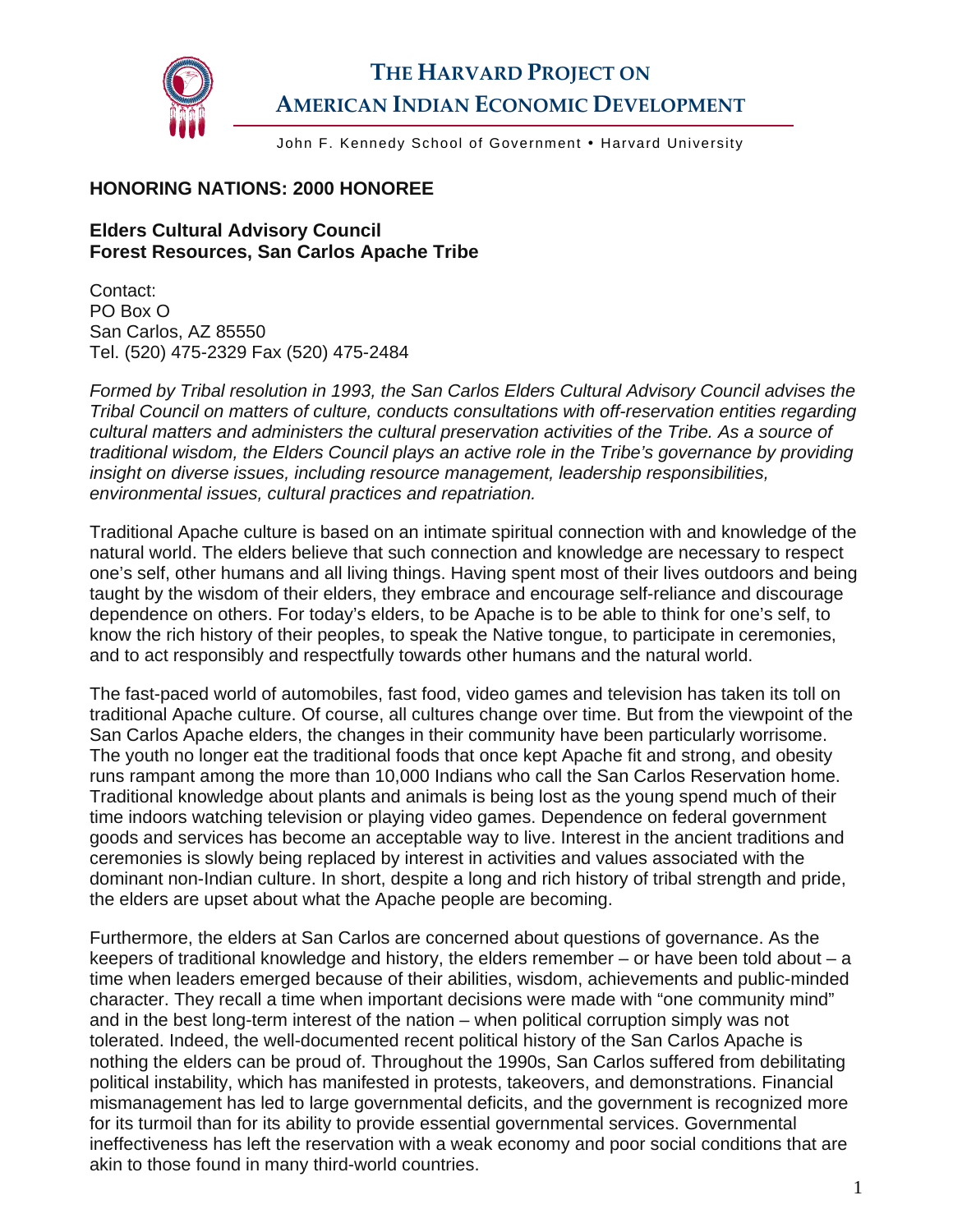In the midst of such cultural, political and economic difficulties lies a kernel of hope and inspiration – the San Carlos Elders Cultural Advisory Council (ECAC). Formed in November 1993 by Tribal Council resolution, the all-volunteer ECAC was established to advise the Tribal Council on cultural matters, to carry out consultations with off-reservation entities on culturally related matters, and to execute various projects related to cultural preservation. It is comprised of elders from the reservation's four districts and meets every two to four months.

While much of the Council's initial work was concentrated on ethnobotany (and, particularly, on recording the names, uses and appropriate treatment of culturally important plant life), today it engages in a much broader range of activities. The ECAC regularly gives its traditional views to the Tribal Council and other decision makers on a wide variety of matters. The ECAC has provided guidance on tribal environmental policies, including Mexican spotted owl surveys and reservation-based mining; on cultural policies such as the inappropriate use of depictions of the Gaan (Mountain Spirits); and on guidelines for non-tribal researchers. It carries out cultural consultations with off-reservation entities, especially federal and state agencies that administer lands in traditional Apache areas, and advises the Bureau of Indian Affairs on the location of graves and sacred sites that should not be disturbed by tree harvesting. The ECAC also helps administer and oversee cultural preservation activities. For example, it is involved in activities related to the Native American Graves Protection and Repatriation Act (NAGPRA) and the Western Apache Place Names Project, and it helps collect traditional information on the natural world to be used in reservation school curriculum.

In engaging in these many comment and consultation processes, the ECAC has achieved important successes. When the elders felt that tribal citizens were being disrespectful and wasteful in how they cut and disposed of shade material used for camps in the Sunrise Dances, they published an instructive article in the Apache Mocassin on the proper collection, use and disposal procedures. The elders have also provided traditional guidance on penal approaches, on the appropriate way for the Tribe to develop a funeral home, and on the appropriateness of a motorcross race sponsored by the Tribe's casino. Much of this advice has been followed. When the Tonto National Forest imposed permit fees for tribal citizens gathering acorns in traditional hunting areas, the ECAC worked with the Tribal Council to get a tribal resolution passed, confronted the U.S. Forest Service and succeeded in changing the policy.

Moreover, the ECAC has been remarkably successful in its NAGPRA and cultural preservation work. The ECAC took the initiative to form a Western Apache coalition, comprised of the five Western Apache tribes, in order to deal with NAGPRA-related issues in a coordinated fashion. Not only has this coalition strengthened the tribes' claims – to date, over 70 objects have been repatriated to San Carlos alone – but it has helped tribes throughout Indian Country by establishing precedents in justifications of claims. The coalition was also instrumental in convincing the U.S. National Forest Service to give the San Francisco Peaks (a mountain held sacred to the Apaches) special protection and helped to place Mt. Graham, another sacred mountain, on the National Register of Historic Places.

In all of its activities, the ECAC consults its membership – who range in age from mid-40s to late-90s – and, as necessary, other elders respected for their wisdom and knowledge of Apache language, culture and outdoor living skills. While the ECAC operates strictly by consensus, the administrative functions are conducted by a coordinator and a facilitator who jointly organize the meetings, visit home-bound elders or medicine people, and transcribe conversations into letters, memoranda and articles. To ensure its long-term sustainability, the ECAC retains younger elders within its membership, who are mentored by older members. Both to smooth this administrative process and to create a record of its decisions, the ECAC oftentimes expresses its views or provides guidance in the form of letters, which are sent to department heads or the elected tribal leadership.